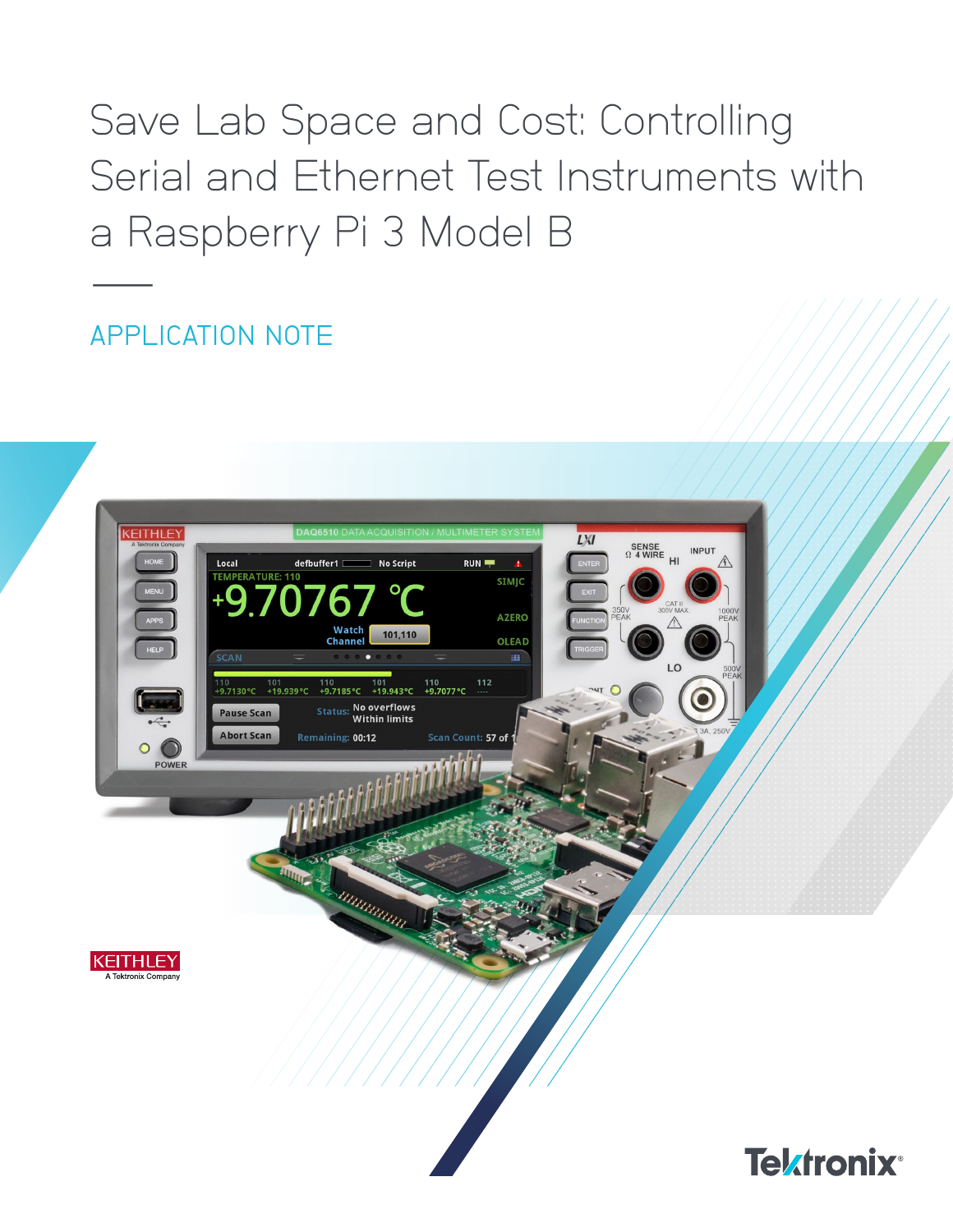Part of the cost of establishing and operating a test lab is the cost of the computer resources necessary to automate routines and procedures. Whether it is a single or multiple station setup, quality test equipment represents a better investment than a computer. Although it could be argued that the cost of a computer is minimal compared to that of the test equipment, the few hundred dollars spent on a computer could be better applied to adding features or options to the test equipment. Therefore, leveraging a low-cost alternative with a sizable online user community and numerous examples is worth considering.

Raspberry Pi is a credit card-sized, single-board computer that features an ARM-compatible integrated CPU and an onchip GPU. The Pi's small size, low power requirements, and adaptability make it very popular for a variety of applications, including robotics, data logging, and other electronics projects. The recommended distribution for the Raspberry Pi is known as Raspbian, a Debian-based Linux operating system. The newest edition of Raspbian—Stretch—comes equipped with various software development tools and supports many programming languages, including Python. The Python programming language is known for its readability and ease of use. This document details the best methods for remote instrumentation and data acquisition using the Raspberry Pi 3 Model B.

This document describes a general setup of the Raspberry Pi and the installation of recommended software tools for test automation. Example code for the Keithley DAQ6510 Data Acquisition and Logging Multimeter System demonstrates the implementation of PyVISA and how an operator can communicate with lab test tools. An example illustrates pure sockets-based communication (for Ethernet/LAN-enabled instrumentation) that minimizes the number of software plugins necessary to get operational.

## Raspberry Pi Setup and Configuration

Using the Raspberry Pi requires an HDMI-compatible monitor or another monitor type with an HDMI adapter cable, a micro USB power supply that can supply 2 A at 5 V, and a standard keyboard and mouse. To turn the Pi on, simply connect it to power and it will boot automatically.

#### Installing Raspbian

The Raspberry Pi Foundation recommends using a class 4 8 GB micro SD card, ideally with NOOBS (New Out of Box Software) preinstalled. NOOBS is the operating system installation manager for the Raspberry Pi.

If not using a pre-configured SD card for the Raspberry Pi, the first step is to acquire a blank micro SD card with a minimum of 8 GB of storage space. For SD cards 8 GB or larger, the card should be reformatted as FAT. If the chosen SD card has more than 32 GB of storage space (for example, 64 GB or more), it should be reformatted to FAT32.

Once the card is formatted, install NOOBS onto it. The NOOBS zip file can be downloaded from the [official](https://www.raspberrypi.org/downloads/)  [Raspberry Pi website](https://www.raspberrypi.org/downloads/). Once the file has been downloaded, copy the contents to the root of the blank formatted SD card. Insert the micro SD into the slot on the bottom of the Raspberry Pi.

#### Initial Boot

The first time the Pi is powered on, select Raspbian (full desktop version) under the Install tab. The full version of NOOBS has Raspbian included, so it can be directly installed from the SD card without an Internet connection. If the operating system image on the card is outdated and a new version has been released, the option to download the latest version becomes available once the Raspberry Pi is connected to the internet.

To establish an Internet connection, simply connect the Pi to the network via the LAN port or use the Raspberry Pi 3 Model B's onboard WiFi capabilities to connect to an available wireless network through the WiFi tab in the NOOBS installer window. An Internet connection is necessary to download and install updates and new Python packages from the command terminal.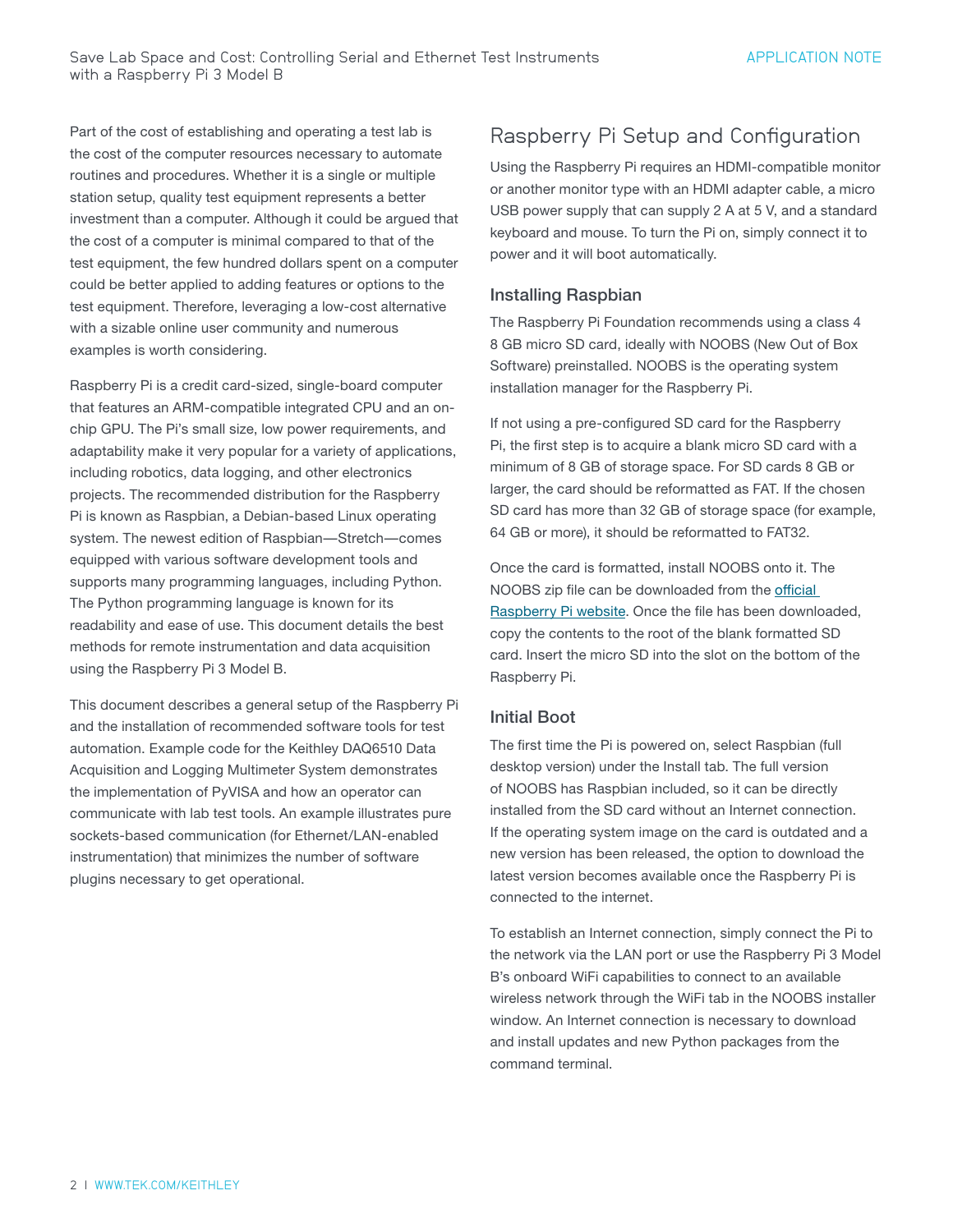Once Raspbian is installed, the desktop will appear, which offers access to the applications menu in the top-left corner. The applications menu has all the included programming IDEs, the Raspberry Pi configuration options, and shutdown options.

The Raspbian installation can be updated to install only the most recent version of the current Raspbian image on the Pi. It will not upgrade the operating system to a different Raspbian image.

To apply updates, open the command terminal and input:

```
sudo apt-get update
sudo apt-get dist-upgrade
```
Then, reboot the Raspberry Pi.

For more information about setup, see the official Raspberry Pi Foundation [documentation page](http://www.raspberrypi.org/documentation).

## VISA

The Raspberry Pi can communicate with instruments through VISA via Python using the PyVISA library. PyVISA is a frontend to VISA, providing a Python API that can connect to multiple backends. The default backend is the traditional National Instruments NI-VISA library. However, NI-VISA is not compatible with Raspbian on the Raspberry Pi. Instead, the PyVISA-py backend is used. PyVISA-py is a purely Python implementation of the VISA library that supports the most common attributes and methods.

#### TCPIP Example

```
rm = visa.ResourceManager('@py') #Use the pyvisa-py backend
address = "TCPIP0::169.254.153.137::inst0::INSTR" #Keithley DAQ6510 IP address TCP/IP string
inst = rm.open_resource(address)
```

```
rm.close()
```
#### Python2

To install PyVISA on the raspberry pi, open the Raspberry Pi command prompt and input:

pip install –U pyvisa

To install PyVISA-py on the raspberry pi, open the Raspberry Pi command prompt and input:

pip install pyvisa-py

#### Python3

To install PyVISA on the raspberry pi, open the Raspberry Pi command prompt and input:

pip3 install –U pyvisa

To install PyVISA-py on the raspberry pi, open the Raspberry Pi command prompt and input:

```
pip3 install pyvisa-py
```
The PyVISA-py backend can be selected when instantiating the VISA Resource Manager by passing the '@py' argument. The '@py' argument allows PyVISA to bypass the default National Instruments backend.

The following is a basic example that details how to open, close, and verify a PyVISA TCP/IP resource connection in Python3 by querying for the instrument's ID string and printing it to the console window. Simply connect the Pi and the instrument with an Ethernet cable via the LAN ports.

#### import visa  $\qquad$   $\qquad$   $\qquad$   $\qquad$   $\qquad$   $\qquad$   $\qquad$   $\qquad$   $\qquad$   $\qquad$   $\qquad$   $\qquad$   $\qquad$   $\qquad$   $\qquad$   $\qquad$   $\qquad$   $\qquad$   $\qquad$   $\qquad$   $\qquad$   $\qquad$   $\qquad$   $\qquad$   $\qquad$   $\qquad$   $\qquad$   $\qquad$   $\qquad$   $\qquad$   $\qquad$   $\qquad$   $\qquad$   $\qquad$   $\qquad$

inst.write("\*RST")  $\qquad$  #Sends the reset command to the instrument print(inst.query("\*IDN?"))  $\qquad$  #Prints the instrument ID string to the command line

inst.close()  $\# \text{Close the connection}$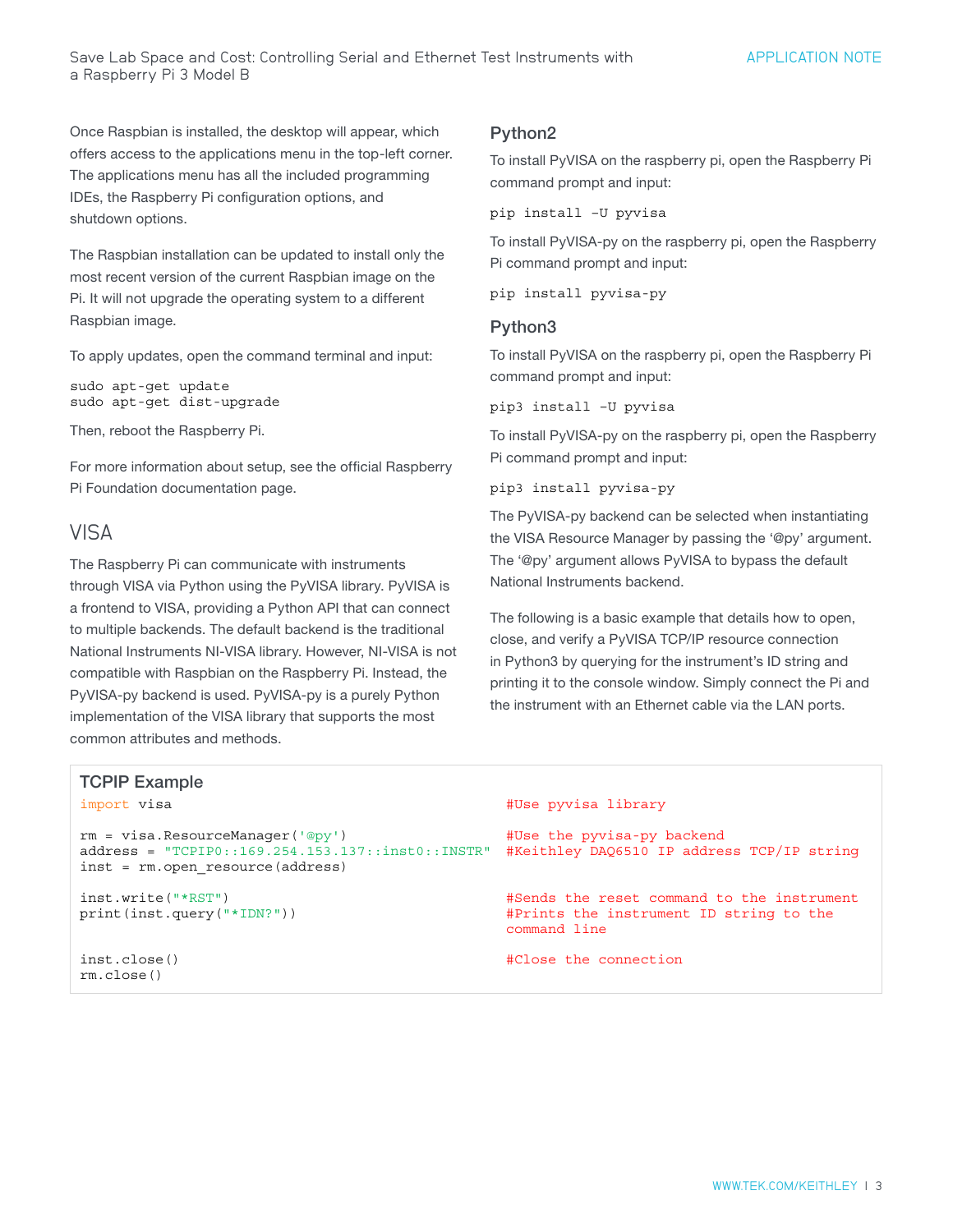Save Lab Space and Cost: Controlling Serial and Ethernet Test Instruments with a Raspberry Pi 3 Model B

The advantage to using PyVISA is that it can facilitate various interfacing methods for communication other than Ethernet, including RS-232 via PySerial. Due to the nature of the PyVISA-py backend, additional Python libraries must be installed to use resource types other than TCP/IP.

#### Python2

To install PySerial on the raspberry pi, open the Raspberry Pi command prompt and input:

python -m pip install pyserial

To check what resource types are available and whether the libraries they depend on have been installed, open the command terminal and input:

python -m visa info

#### Python3

To install PySerial on the raspberry pi, open the Raspberry Pi command prompt and input:

python3 -m pip install pyserial

To check what resource types are available and whether the libraries they depend on have been installed, open the command terminal and input:

python3 -m visa info

To establish serial communication between the Raspberry Pi and an instrument, simply use a USB-to-serial converter cable with the USB end plugged into the Pi and the serial pins connected to the instrument's RS-232 port. For best results, set the instrument's baud rate to 9600.

#### Python2

To identify available serial ports or adapters that are connected to the Pi, open the Raspberry Pi command prompt and input:

python -m serial.tools.list\_ports

#### Python3

To identify available serial ports or adapters that are connected to the Pi, open the Raspberry Pi command prompt and input:

python3 -m serial.tools.list\_ports



The following example details how to open, close, and execute a long-term temperature scan with a PyVISA Serial RS-232 resource connection in Python3. The instrument's ID string and the scan data is printed to the console before being sent to a .csv file.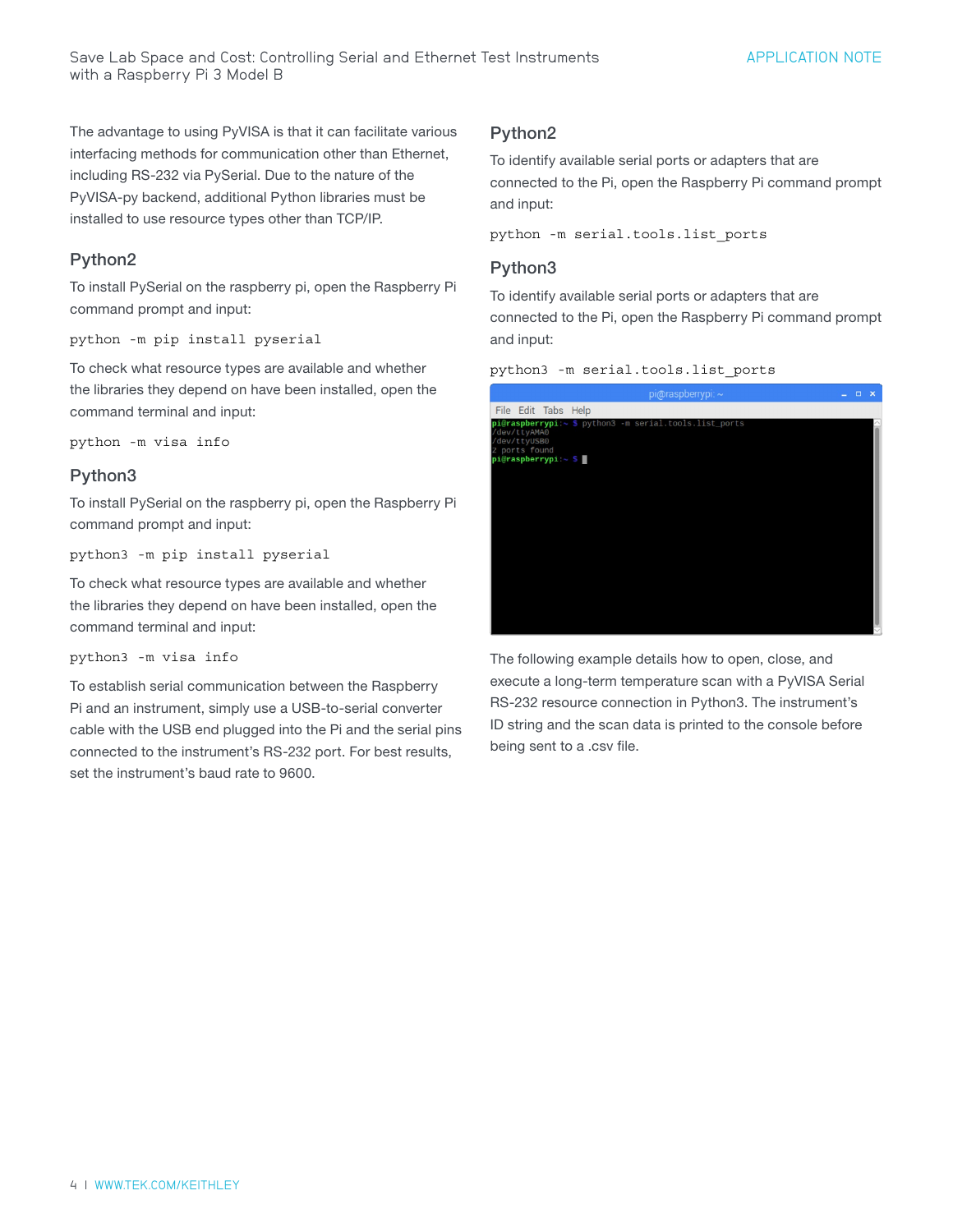```
RS-232 Example
import visa \ddot{ } + \ddot{ } + \ddot{ } + \ddot{ } + \ddot{ } + \ddot{ } + \ddot{ } + \ddot{ } + \ddot{ } + \ddot{ } + \ddot{ } + \ddot{ } + \ddot{ } + \ddot{ } + \ddot{ } + \ddot{ } + \ddot{ } + \ddot{ } + \ddot{ } + \ddot{ } + \ddot{ } + 
import time
rm = visa.ResourceManager('@py') #Use the pyvisa-py backend
address = "ASRL/dev/ttyUSB0::INSTR" #Raspberry Pi USB Serial Port ASRL String
inst = rm.open_resource(address)
inst.write("*RST")
print(inst.query("*IDN?"))
inst.write("FORM:DATA ASCII") #Format scan data into ascii
inst.write("FUNC 'TEMP', (@101, 102)") #Measure Temperature
inst.write("TEMP:TRAN FRTD, (@101, 102)") #Set transducer to four wire RTD
inst.write("TEMP:RTD:FOUR PT3916, (@101, 102)") #Set the RTD type to PT3916
inst.write("TEMP: OCOM ON, (@101, 102)") #Turn on offset compensation
inst.write("TEMP:ODET ON, (@101, 102)") #Turn on open lead detector
inst.write("ROUT:SCAN:COUN:SCAN 25") #Set scan count to 25
                                                 #Execute a scan every 5 minutes<br>#Scan channels 101 and 102
inst.write("ROUT:SCAN:CRE (@101, 102)")inst.write("INIT") \qquad #Initiate the scan
# monitor for scan completion…
time.sleep(5.0)
trigState = inst.query(':TRIG:STAT?') # query the state of the scan activity which is either
                                                   # "running" when the measurements are being made
                                                   # or "waiting" when the interval (delay) between scans
                                                   # is active
while("RUNNING" in trigState) | ("WAITING" in trigState):
  print("Running....")
  time.sleep(5.0)
  trigState = inst.query(':TRIG:STAT?')
data = inst.query('TRAC:DATA? 1, 50, "defbuffer1", CHAN, READ, UNIT')
print (data) \text{Hint} and \text{Hint} readings to console
inst.close() \# \text{Close} the connection
#send data to csv file
with open("/home/pi/4Wire_RTD_Temperature.csv", "a") as log:
  log.write(data)
rm.close()
```
For more information, see the official [PyVISA](https://pyvisa.readthedocs.io/en/stable/index.html), [PyVISA-py](https://pyvisa-py.readthedocs.io/en/latest/), and [PySerial](https://pyserial.readthedocs.io/en/latest/pyserial.html) documentation.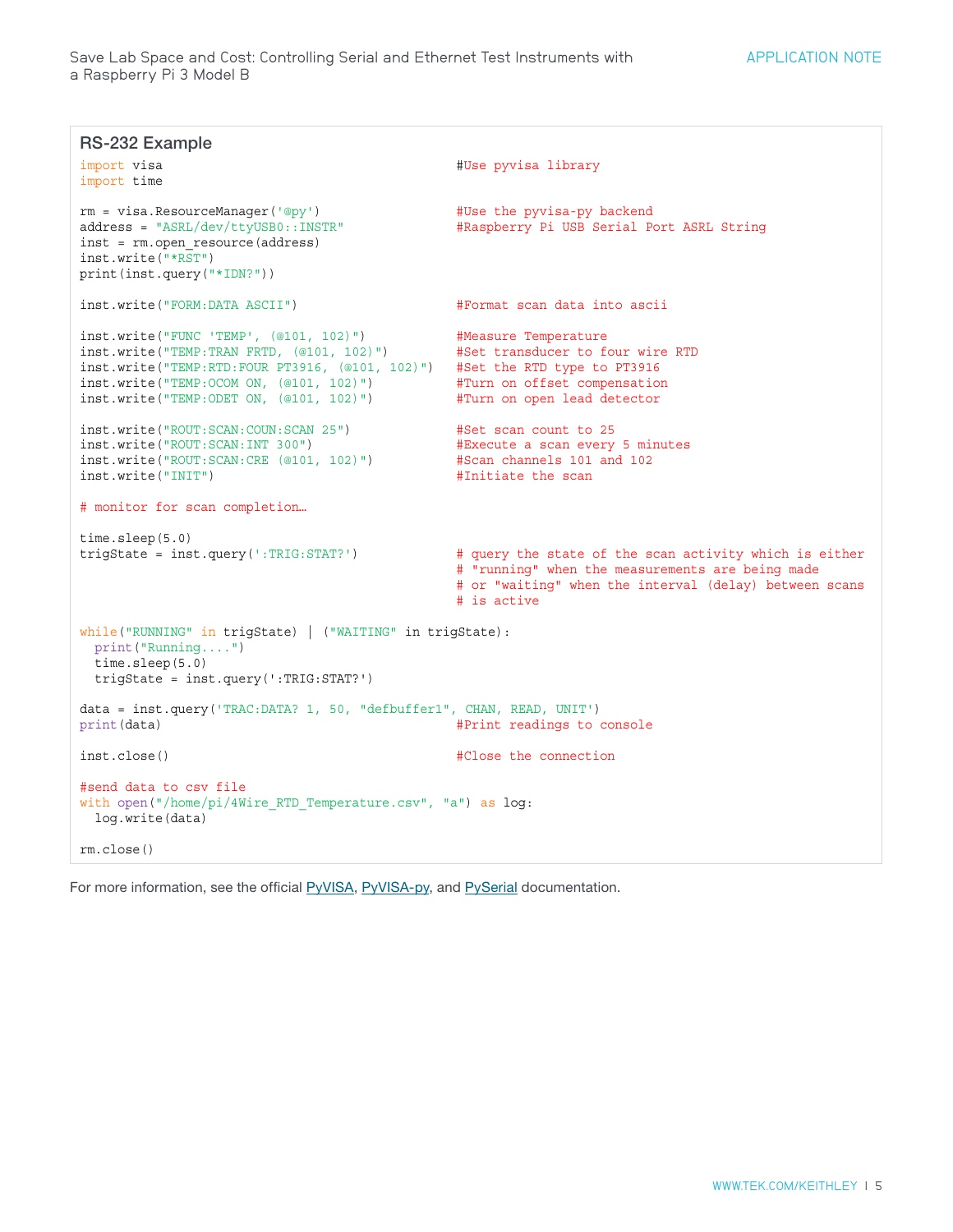## Ethernet Sockets

Communication through Sockets programming on the Raspberry Pi is possible via the socket module in the Python standard library. Socket programming allows two devices on the same network to communicate. For remote instrumentation, the instrument acts as a server and listens, while the Pi is programmed as a client that reaches out to form a connection.

Sockets programming is the most straightforward method to communicate with instruments with the Raspberry Pi because it does not require the user to install additional Python packages and is facilitated by a simple Ethernet network connection.

The following example details how to open, close, and execute an AC parameters scan with a socket connection in Python3. The instrument's ID string and the scan data is printed to the console, before being sent to a .csv file.

| <b>Example</b><br>import socket<br>import time                                                                                                              |                                                                                                                                                                                     |
|-------------------------------------------------------------------------------------------------------------------------------------------------------------|-------------------------------------------------------------------------------------------------------------------------------------------------------------------------------------|
| TCP IP = $"169.254.153.137"$<br>$TCP$ PORT = 5025                                                                                                           | #Instrument IP Address                                                                                                                                                              |
| $def$ instsend( $s$ , command):<br>command $+=$ " $\n\times$ "<br>s.send(command.encode())<br>return                                                        |                                                                                                                                                                                     |
| $def$ instrecy $(s)$ :<br>return s.recv(1024).decode()                                                                                                      |                                                                                                                                                                                     |
| $def$ instquery $(s,$ command):<br>instead(s, command)<br>$return$ instrecy(s)                                                                              |                                                                                                                                                                                     |
| $s = socket.sockets()$<br>s.connect((TCP_IP, TCP_PORT))<br>instsend(s, $"*RST"$ )<br>$print(instquery(s, "*IDN?"))$                                         | #Pi will be client to server instrument                                                                                                                                             |
| instsend(s, "FORM: DATA ASCII")                                                                                                                             | #Format scan data into ascii                                                                                                                                                        |
| $instsend(s, "FUNC 'VOLT: AC', (@101)")$<br>instsend(s, "FUNC 'FREQ', (@102)")<br>instsend(s, "FUNC 'PER', (@103)")<br>instead(s, "FUNC 'CURR:AC', (@121)") | #Measure AC Volts on channel 1<br>#Measure Frequency on channel 2<br>#Measure Period on channel 3<br>#Measure AC Current on channel 21                                              |
| instsend(s, "ROUT: SCAN: COUN: SCAN 10")<br>$instsend(s, "ROUT:SCAN:CRE (@101:103, 121)")$<br>instsend(s, "INIT")                                           | #Set scan count to 10<br>#Scan channels 101-103 and 121<br>#Initiate the scan                                                                                                       |
| time.sleep(0.5)<br>trigState = $instquery(s, ':\text{TRIG:STAT?'})$                                                                                         | # query the state of the scan activity which is either<br># "running" when the measurements are being made<br># or "waiting" when the interval (delay) between scans<br># is active |
| while("RUNNING" in trigState)   ("WAITING" in trigState):<br>print("Running")<br>time.sleep(5.0)<br>trigState = $instquery(s, ' : TRIG: STATE?)$            |                                                                                                                                                                                     |
| $data = instquery(s, 'TRAC:DATA? 1, 40, "defbuffer1", CHAN, READ, UNIT')$<br>print (data)<br>s.close()                                                      | #Print readings to console<br>#Close the connection                                                                                                                                 |
| with open("/home/pi/AC Parameters.csv", "a") as log: #send data to csv file<br>log.write(data)                                                              |                                                                                                                                                                                     |